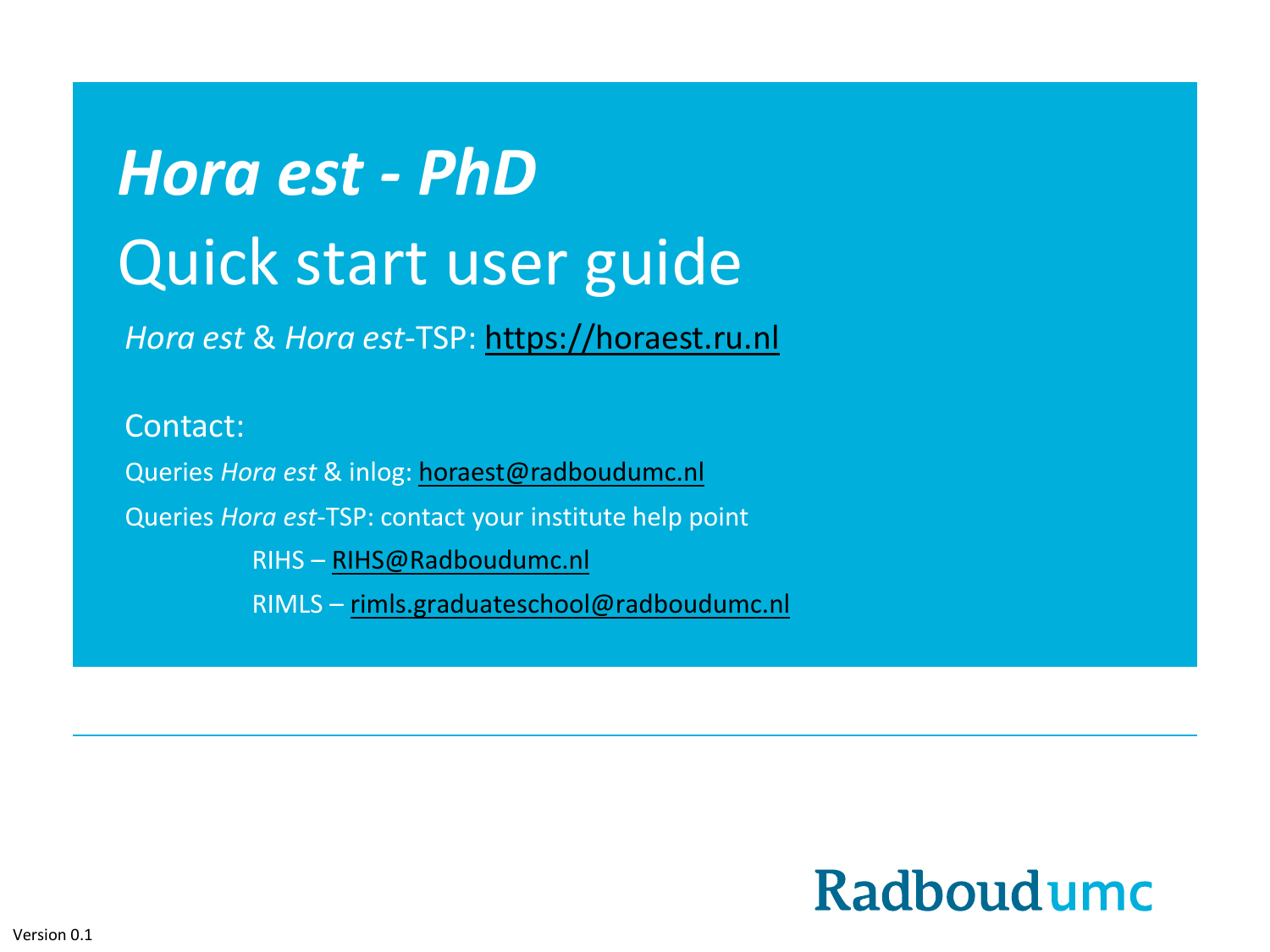#### *Hora est & Hora est-PhD* **overview**



- Manual *Hora est* (red): link
- Manual *Hora est*-*PhD* (blue): this document

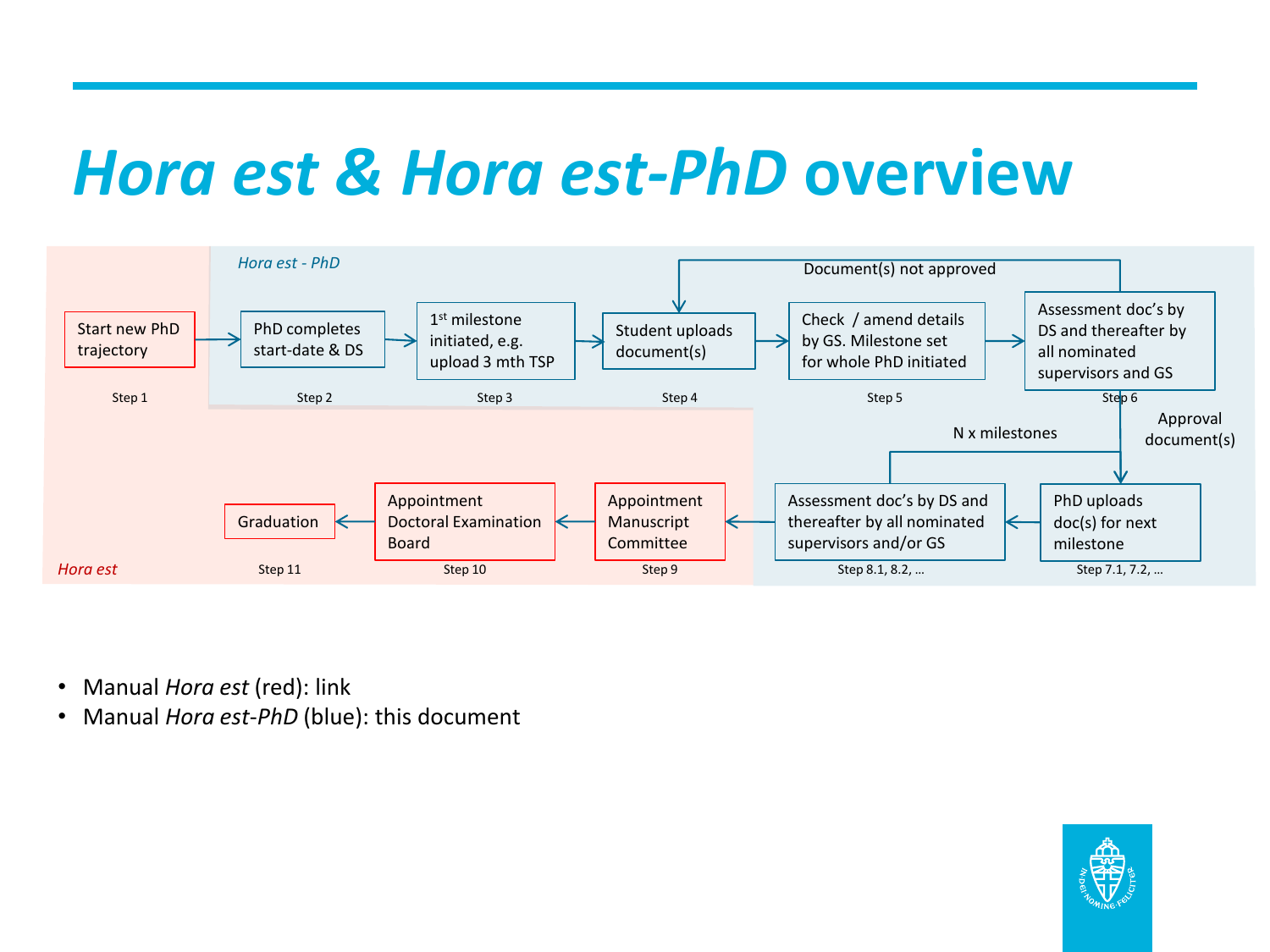#### *Hora est & - PhD* **module**

- *Hora est* is a software system used by the Radboud University and the Radboudumc to register all PhD candidates and generate the necessary digital correspondence for thesis submission and graduation.
- *Hora est-PhD*), part of the Hora est system, enables monitoring of the progress of individual PhD candidates from registration to graduation.
- Via this *Hora est-PhD* module PhD candidates can upload their Training and Supervision Plan (TSP) for evaluation by their supervisors and subsequently the Graduate School.

#### Benefits of the new *Hora est-PhD* system for PhD candidates:

- Overview of your evaluation moments.
- Digital approval (signature) and archiving of TSPs.
- TSPs easily accessible 24-7 via a secure digital environment.
- Login using your current Z/U-number and password.

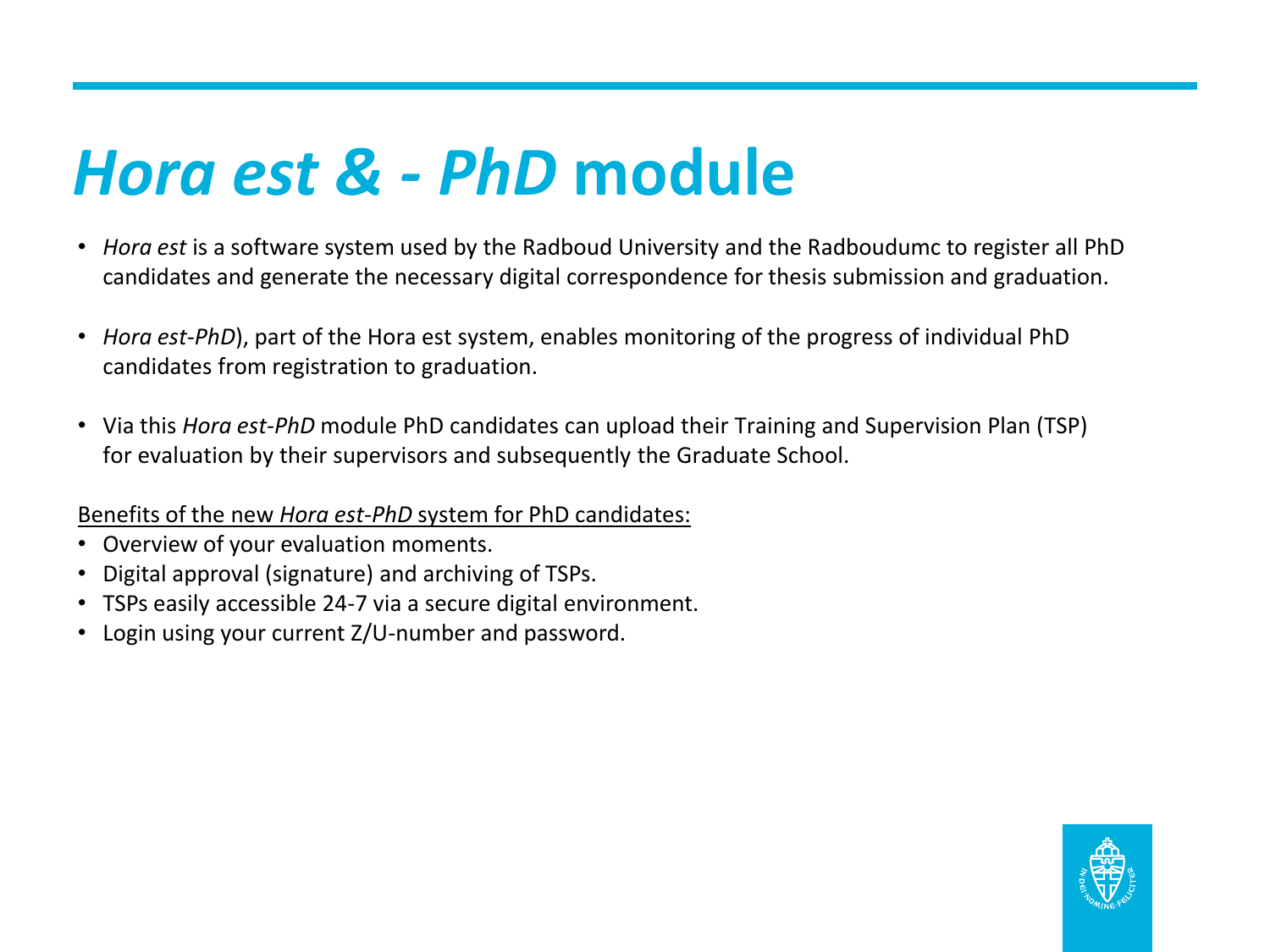## **Step 1a: log in with your U/Z-number**

| radboud                                                      | €                                                                                                         |
|--------------------------------------------------------------|-----------------------------------------------------------------------------------------------------------|
| Previously chosen:                                           | Aanmelden:                                                                                                |
| <b>Radboud University</b><br><b>Balberd Universiteit</b> (C) | Radboudumc                                                                                                |
| Identity Providers with access                               | Typ uw gebruikersnaam en wachtwoord.<br>3<br>Gebruikersnaam:<br>Voorbeeld: Domein\z-nummer<br>Wachtwoord: |
| Radboudumc<br>Radboudumc<br>during a children's              | Aanmelden                                                                                                 |

The first time you log in to *Hora est*, please select your institution from the list. Search 'Radboud' and choose 'Radboud University' or 'Radboud UMC'. After logging in you will be asked to share your details. Click 'yes'. You only have to do this once.

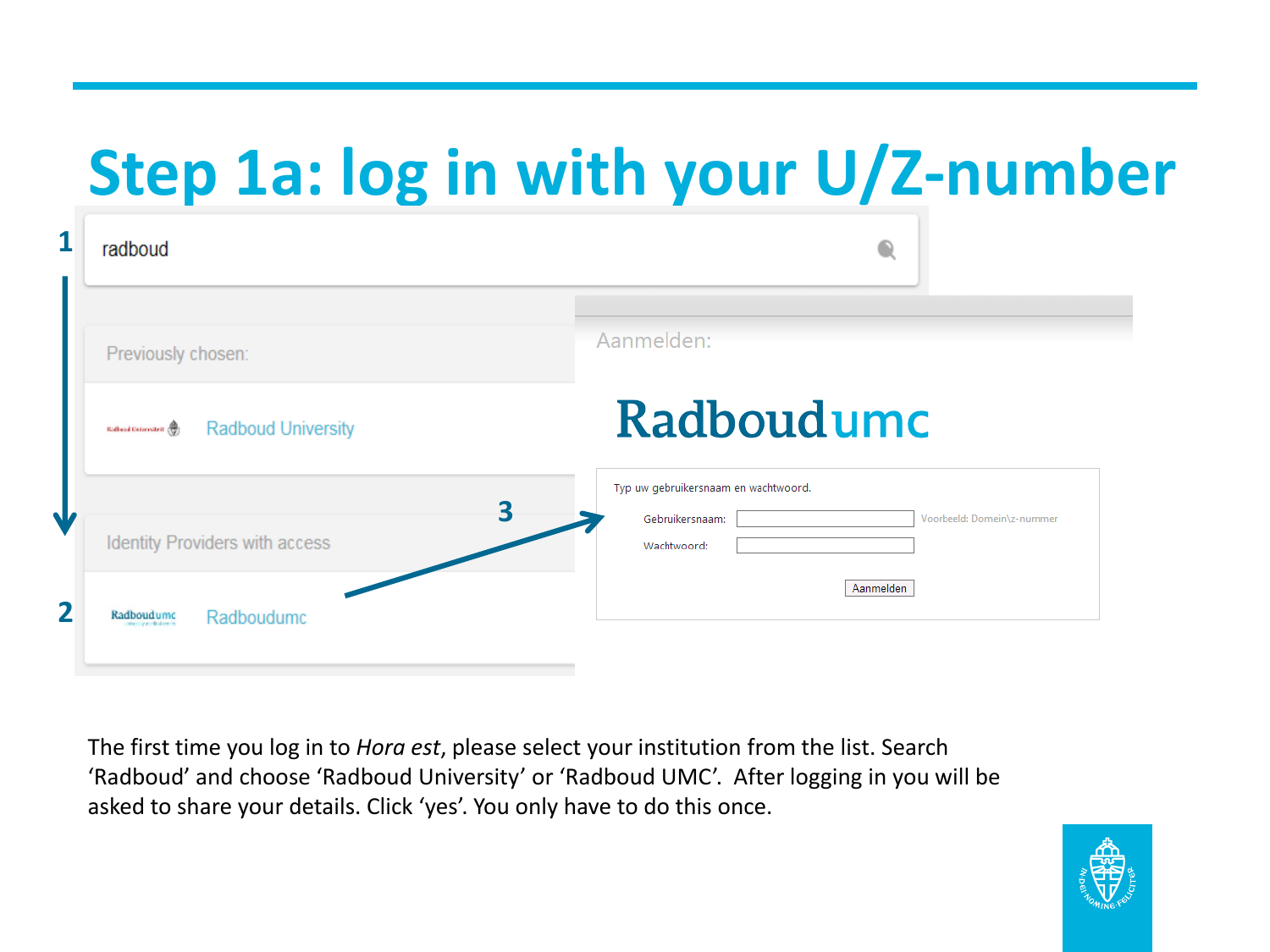#### **Step 1b: completion Form 1**

| <b>Register</b>                                  | <b>PhD List</b>           | <b>Training &amp; Supervision</b> |        | <b>Reports</b>             |                  |              | <b>Contact</b>                                                                                                        | <b>Options</b> | Logout   |
|--------------------------------------------------|---------------------------|-----------------------------------|--------|----------------------------|------------------|--------------|-----------------------------------------------------------------------------------------------------------------------|----------------|----------|
| Form 1                                           | Form 2 Form 3             | Form 3a<br>Form 4                 | status |                            | e e              |              |                                                                                                                       |                |          |
| <b>Request for Admission to Doctoral Studies</b> |                           |                                   |        |                            |                  |              |                                                                                                                       |                |          |
| PhD details *                                    |                           | <b>Education Programme(s)*</b>    |        | Supervisor(s) <sup>*</sup> | Co-supervisor(s) |              | Dean <sup>*</sup>                                                                                                     |                |          |
|                                                  | Requested supervisor(s) * |                                   |        |                            |                  |              |                                                                                                                       |                |          |
| affiliated to RU<br>Nijmegen                     | м.                        | your supervisor.                  |        |                            |                  |              | $\Box$ If a supervisor is affiliated to the RU, do not delete this marker! Please press de magnifier button to select |                |          |
| Surname <sup>*</sup>                             |                           |                                   |        | Initials <sup>*</sup>      |                  | <b>Infix</b> | <b>Title</b>                                                                                                          |                |          |
| E-mail                                           | $\star$                   |                                   |        |                            |                  |              |                                                                                                                       | ◡<br>1         | Ω<br>Iх. |
| Faculty                                          |                           |                                   |        |                            |                  |              |                                                                                                                       |                |          |
| Department                                       |                           |                                   |        |                            |                  |              |                                                                                                                       |                |          |
| $+ $                                             |                           |                                   |        |                            |                  |              |                                                                                                                       |                |          |
|                                                  |                           |                                   |        |                            | next             |              |                                                                                                                       |                | ⇑        |

- Manual *Hora est*, How to complete Form 1: [link](https://www.radboudumc.nl/Research/Documents/Registration_website.pdf)
- All **\*** marked fields are mandatory.
- Complete your co-supervisor(s) as soon as possible. These will be visible in *Hora est*-*PhD* module.

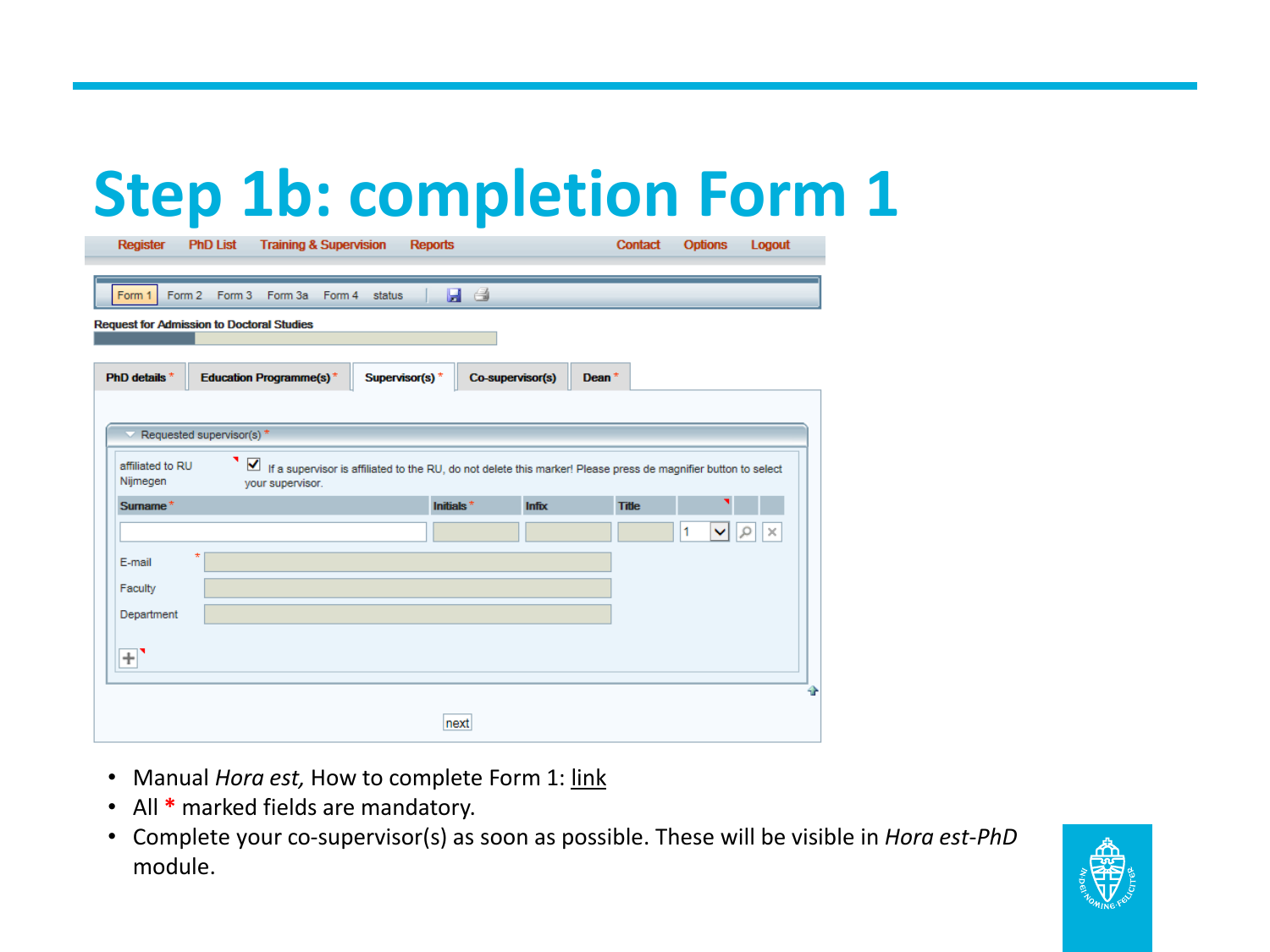#### **Step 2: where do I find** *Hora est-PhD***?**

| hora est                                             |                            |       |
|------------------------------------------------------|----------------------------|-------|
| <b>PhD List</b><br><b>Training &amp; Supervision</b> |                            |       |
|                                                      |                            |       |
| Form 1                                               |                            |       |
| <b>Request for Admission to Doctoral Studies</b>     |                            |       |
|                                                      |                            |       |
|                                                      |                            |       |
| <b>PhD</b> details<br><b>Education Programme(s)*</b> | Supervisor(s) <sup>*</sup> | Co-su |
|                                                      |                            |       |

After saving (by clicking the floppy disc icon) your email address [\(name.surname@radboudumc.nl\)](mailto:name.surname@radboudumc.nl) and your research institute you'll receive an email in which you are kindly requested to fill in the start date and select your daily supervisor in *Hora Est -PhD*. You'll get there by clicking 'Training & Supervision' in the menu (see arrow).

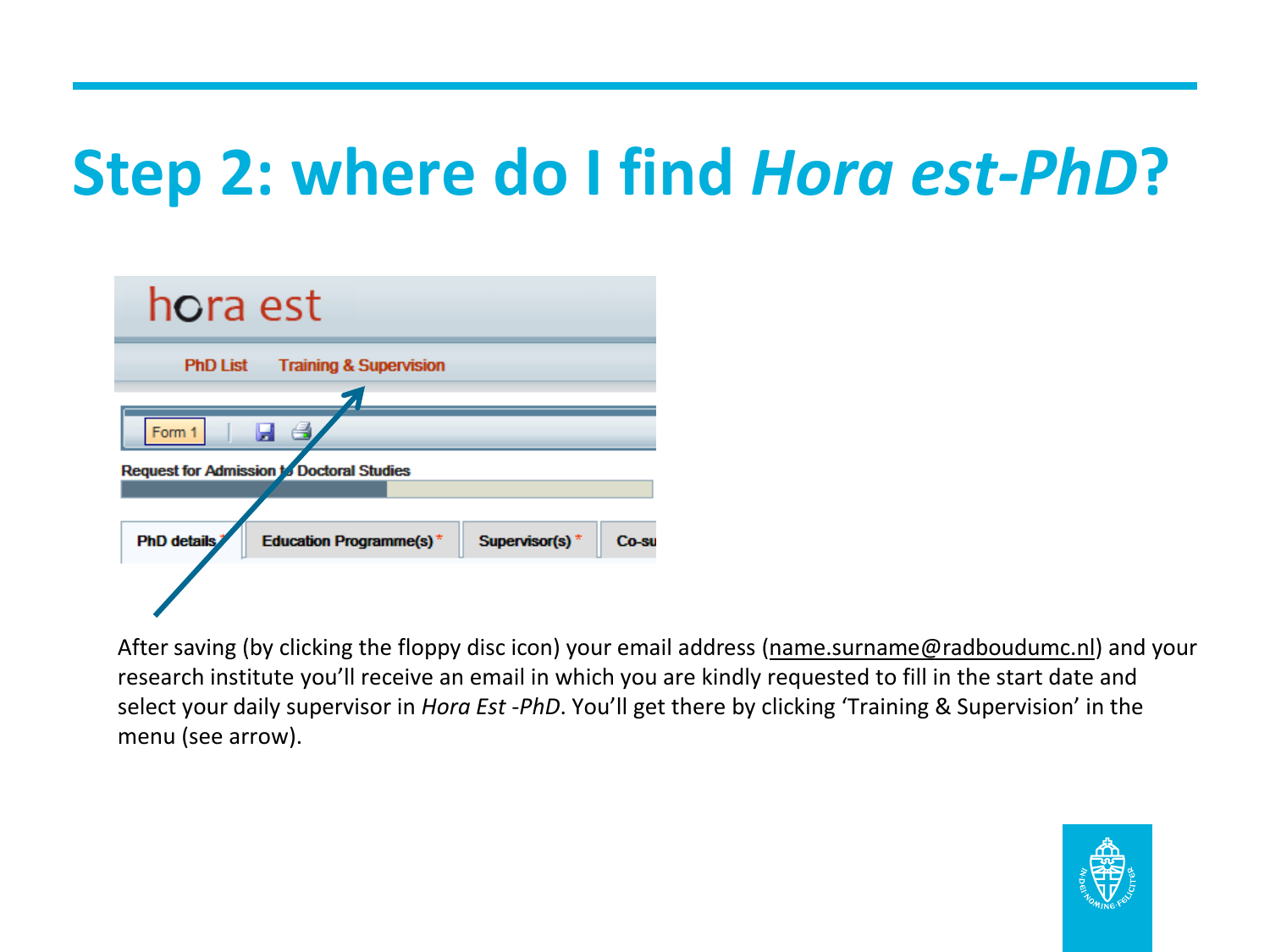#### **Step 2a: entering your research start date**

| <b>RESEARCH INFORMATION SERVICES</b>             |                           |                            |  |  |  |
|--------------------------------------------------|---------------------------|----------------------------|--|--|--|
|                                                  | To horaest PhD list T & S | <b>Milestones overview</b> |  |  |  |
| <b>Milestones overview</b>                       |                           |                            |  |  |  |
| <b>Training &amp; Supervision specific dates</b> |                           |                            |  |  |  |
| Start date                                       |                           |                            |  |  |  |

Enter your research start date. Note, this is not necessarily the start date of your employment contract.

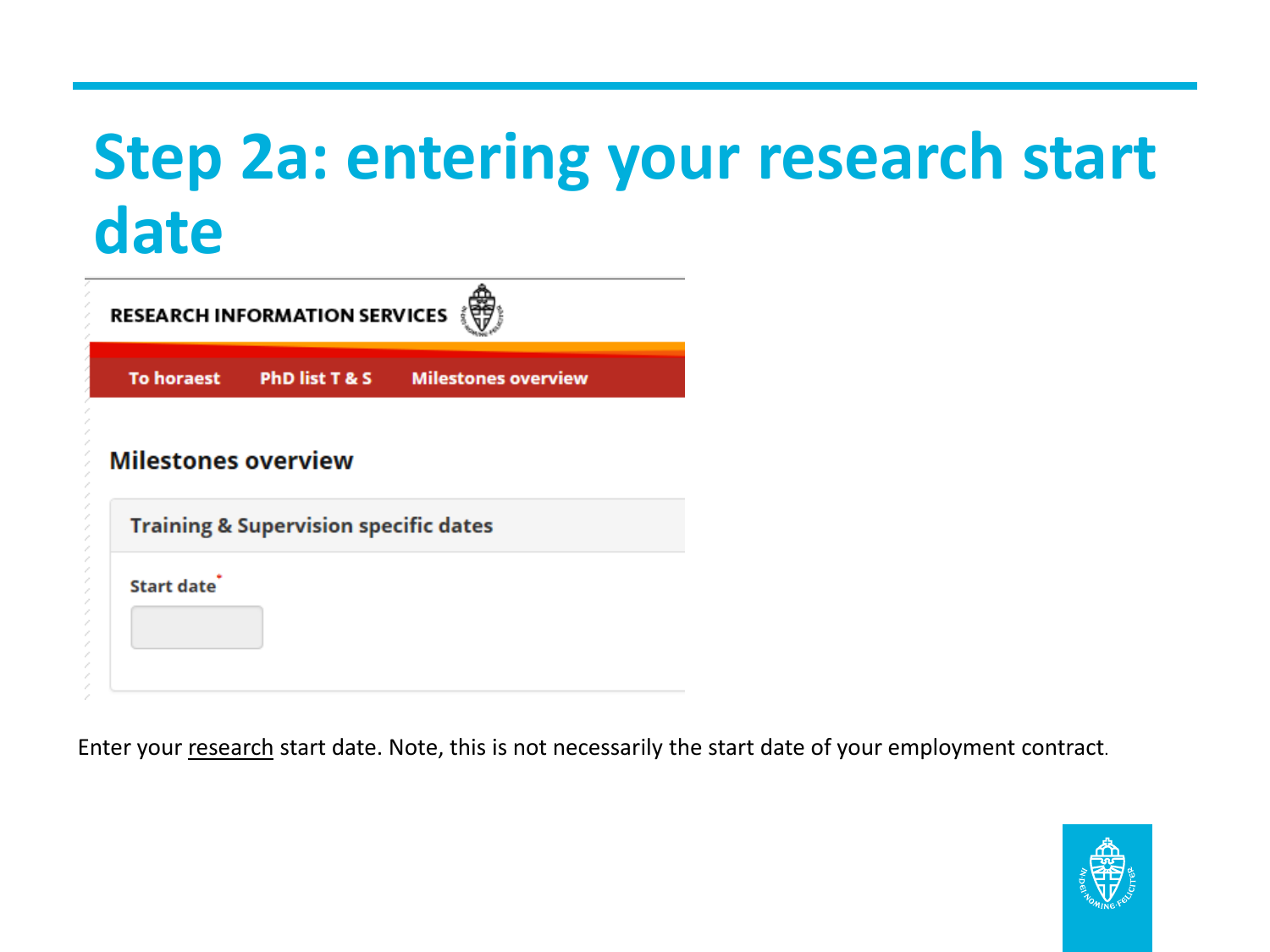#### **Step 2b: select your daily supervisor**

| <b>Supervisors and independent advisor</b> |                                                 |                                             |  |  |  |  |
|--------------------------------------------|-------------------------------------------------|---------------------------------------------|--|--|--|--|
| Role                                       | <b>Name</b>                                     | Is Daily supervisor <sup>*</sup>            |  |  |  |  |
| Supervisor(s)                              |                                                 |                                             |  |  |  |  |
|                                            | prof. dr. M.G. Netea                            |                                             |  |  |  |  |
|                                            | prof. dr. J.H. Jansen                           |                                             |  |  |  |  |
| Co-supervisor(s)                           |                                                 |                                             |  |  |  |  |
|                                            | dr. P.F.M. Stalmeier                            | $\overline{\mathbf{y}}$                     |  |  |  |  |
| Daily supervisor (no (co-)supervisor)      |                                                 |                                             |  |  |  |  |
|                                            |                                                 | + Add Daily supervisor (no (co-)supervisor) |  |  |  |  |
| Independent advisor                        |                                                 |                                             |  |  |  |  |
|                                            |                                                 |                                             |  |  |  |  |
|                                            | Save checkboxes daily Supervisor role<br>Cancel |                                             |  |  |  |  |

- The supervisors completed in Hora est are shown in in *Hora est-PhD*.
- Select your daily supervisor(s) by marking the checkbox(es).
- To add a daily supervisor who is not your supervisor or cosupervisor is not applicable to the UMC situation.
- To add an independent advisor (mentor) contact your graduate school coordinator.
- Click 'Save check boxes daily supervisor role'.

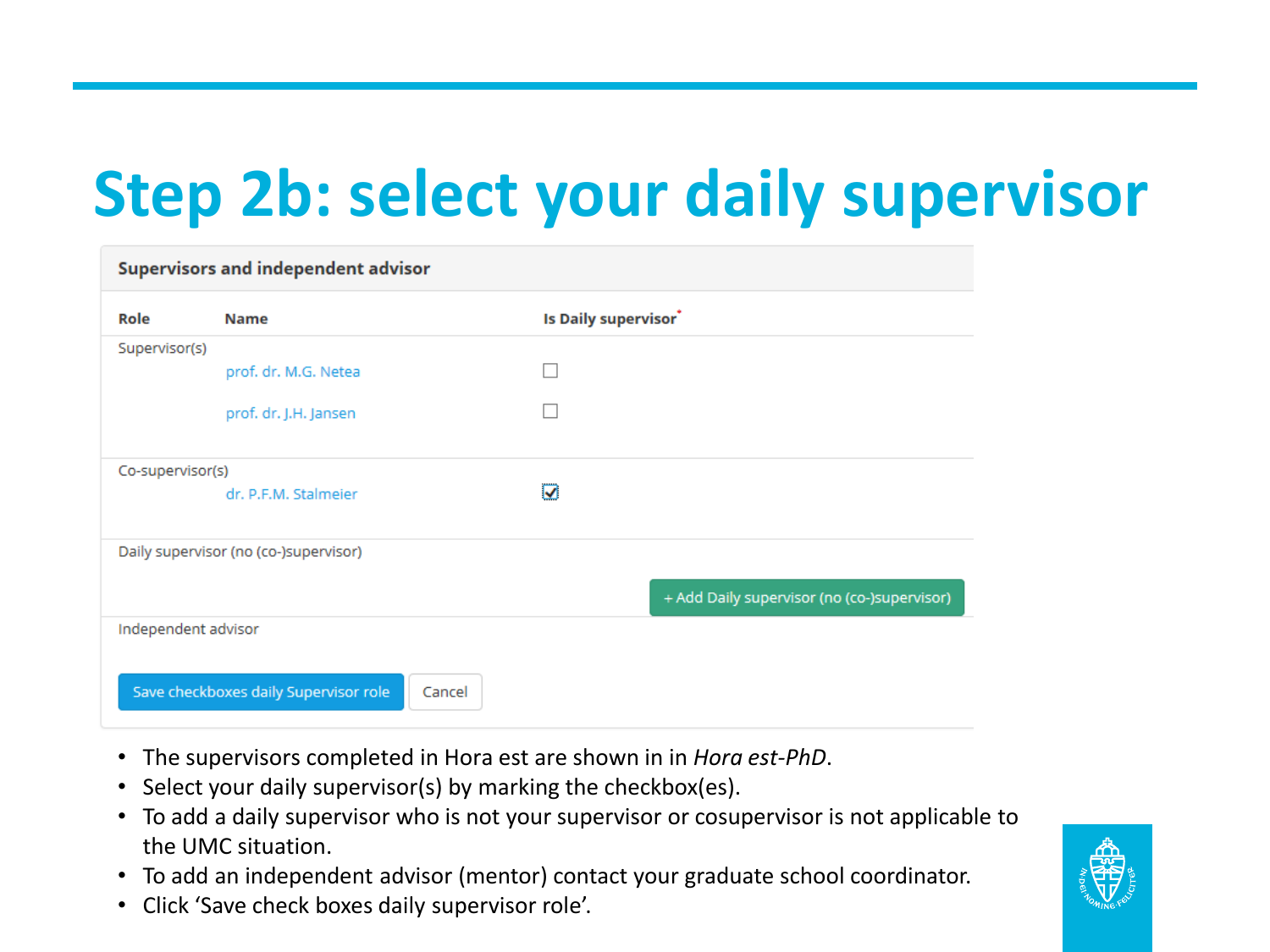#### **Step 3: your first milestone and deadline**



- The name of your first milestone. NB: The name 'Complete TSP' is an example and may differ dependent on your research institute policy.
- The planned deadline is derived from the start date plus a period of time, usually 3 months but may vary according to your research institute policy.

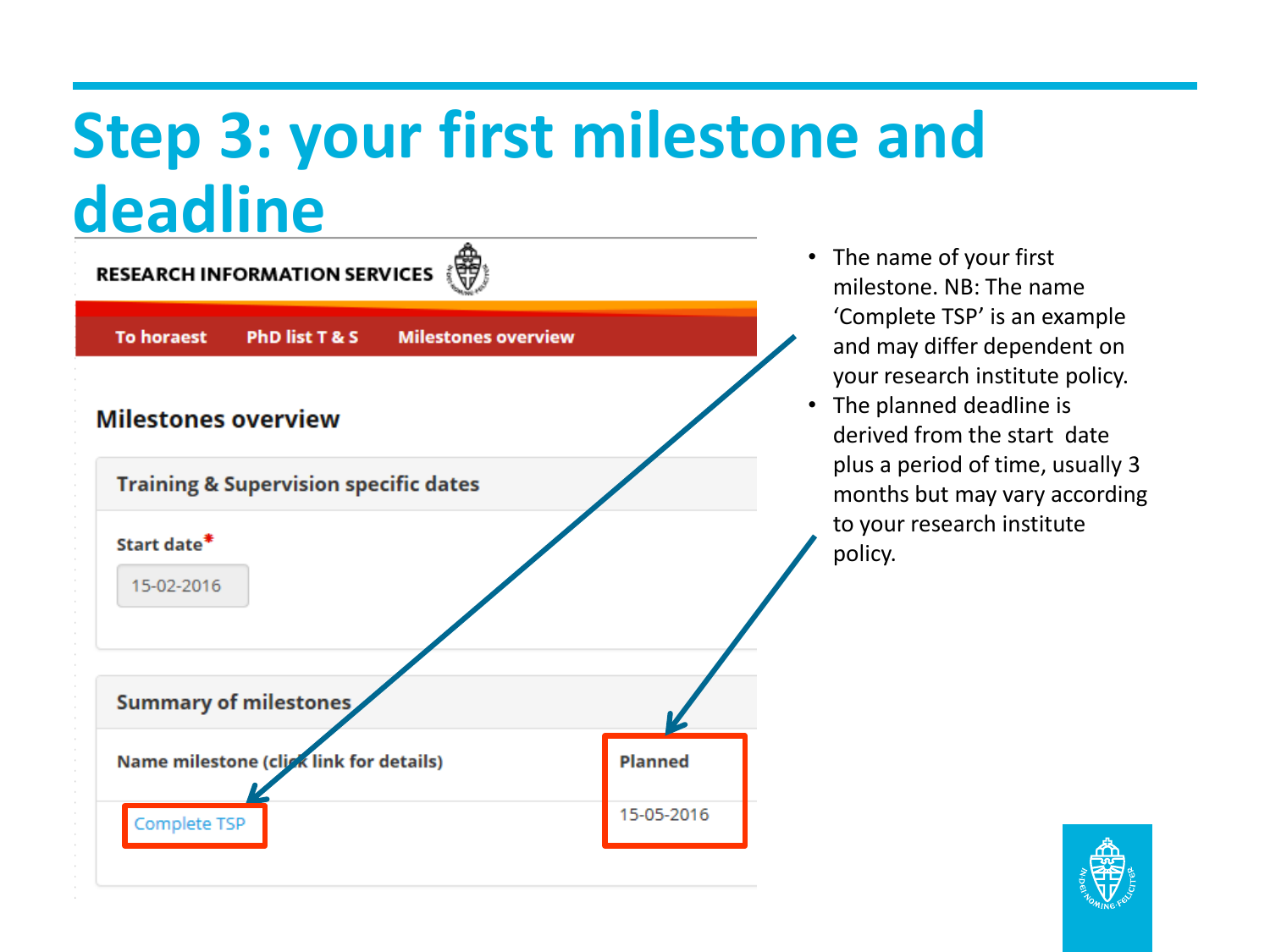## **Step 4: upload your document(s)**



- The categories of document(s) you have to upload is according to the policy of your research institute.
- Click 'Upload' to proceed.
- After uploading the requested documents the button 'Submit for approval' appears.
- Click 'Submit for approval'.
- Overview of approvers for this milestone.
- After submitting your documents the coordinator of your research institute receives an email requesting him/her to check your details. After he/she has done so the milestones covering your entire graduation trajectory will be visible.

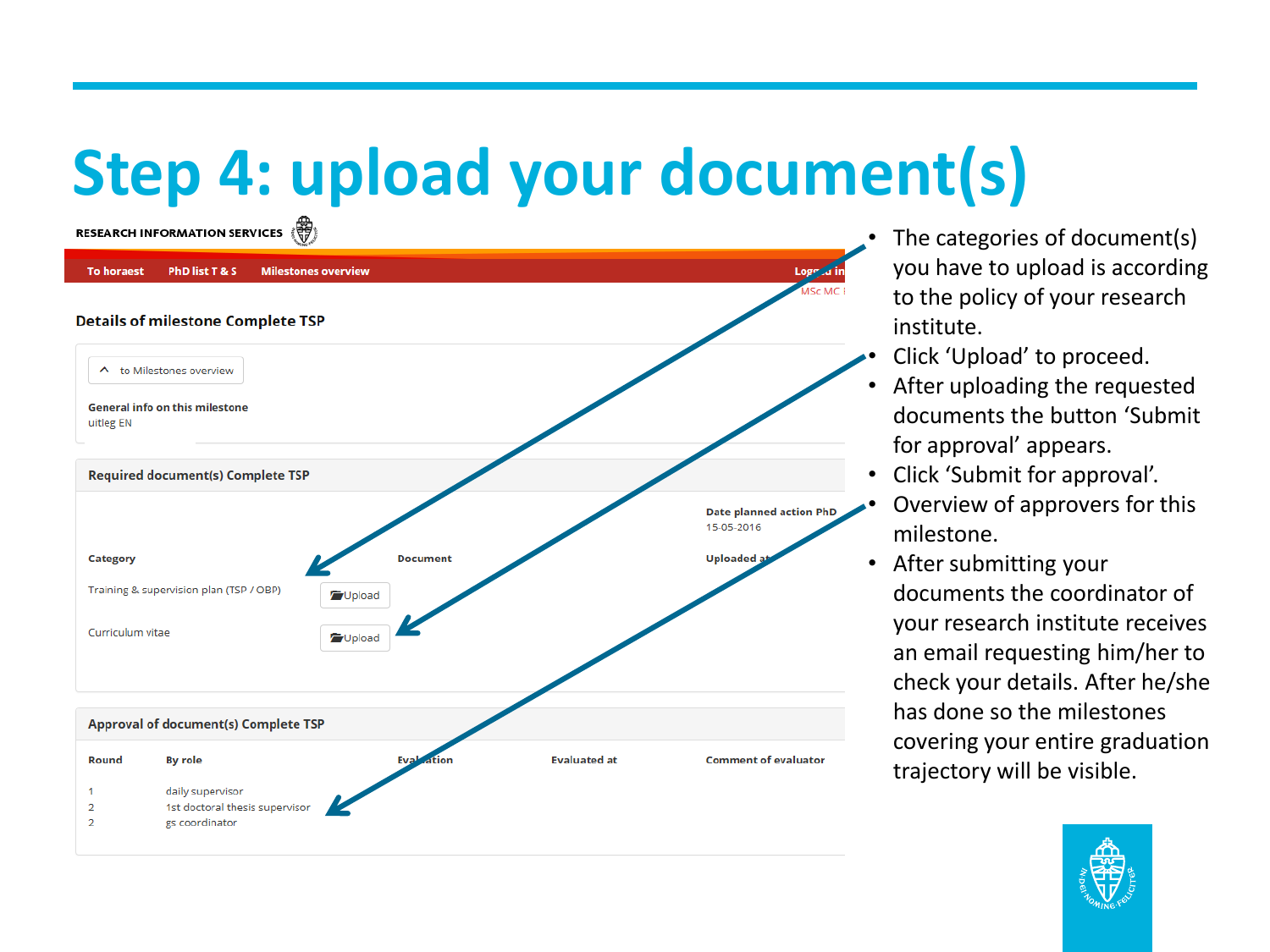#### **Step 5: your enrolled milestones**

RESEARCH INFORMATION SERVICES (

| <b>To horaest</b>                                |                                         | PhD list T & S Milestones overview |                |                   |  |  |  |
|--------------------------------------------------|-----------------------------------------|------------------------------------|----------------|-------------------|--|--|--|
| <b>Milestones overview</b>                       |                                         |                                    |                |                   |  |  |  |
| <b>Training &amp; Supervision specific dates</b> |                                         |                                    |                |                   |  |  |  |
| Start date<br>15-02-2016                         |                                         |                                    |                |                   |  |  |  |
|                                                  | <b>Summary of milestones</b>            |                                    |                |                   |  |  |  |
|                                                  | Name milestone (click link for details) |                                    | <b>Planned</b> | <b>Status</b>     |  |  |  |
| Complete TSP                                     |                                         |                                    | 15-05-2016     | awaiting approval |  |  |  |
|                                                  | Progress report 12 months               |                                    | 15-02-2017     |                   |  |  |  |
|                                                  | Progress report 24 months               |                                    | 15-02-2018     |                   |  |  |  |
|                                                  | Progress report 36 months               |                                    | 15-02-2019     |                   |  |  |  |
|                                                  | Progress report 48 months               |                                    | 15-02-2020     |                   |  |  |  |
| <b>Exit discussion</b>                           |                                         |                                    | 15-04-2020     |                   |  |  |  |

- After the coordinator has enrolled your milestones an email is sent to your daily supervisor requesting him/her to evaluate your document(s).
- After your daily supervisor has approved an email is sent to the other evaluators.
- After each evaluation you receive an email to keep you informed.
- After your first supervisor has approved it is not possible to upload new documents anymore.

Note: The names of the milestones are examples. The names in the system may be different.